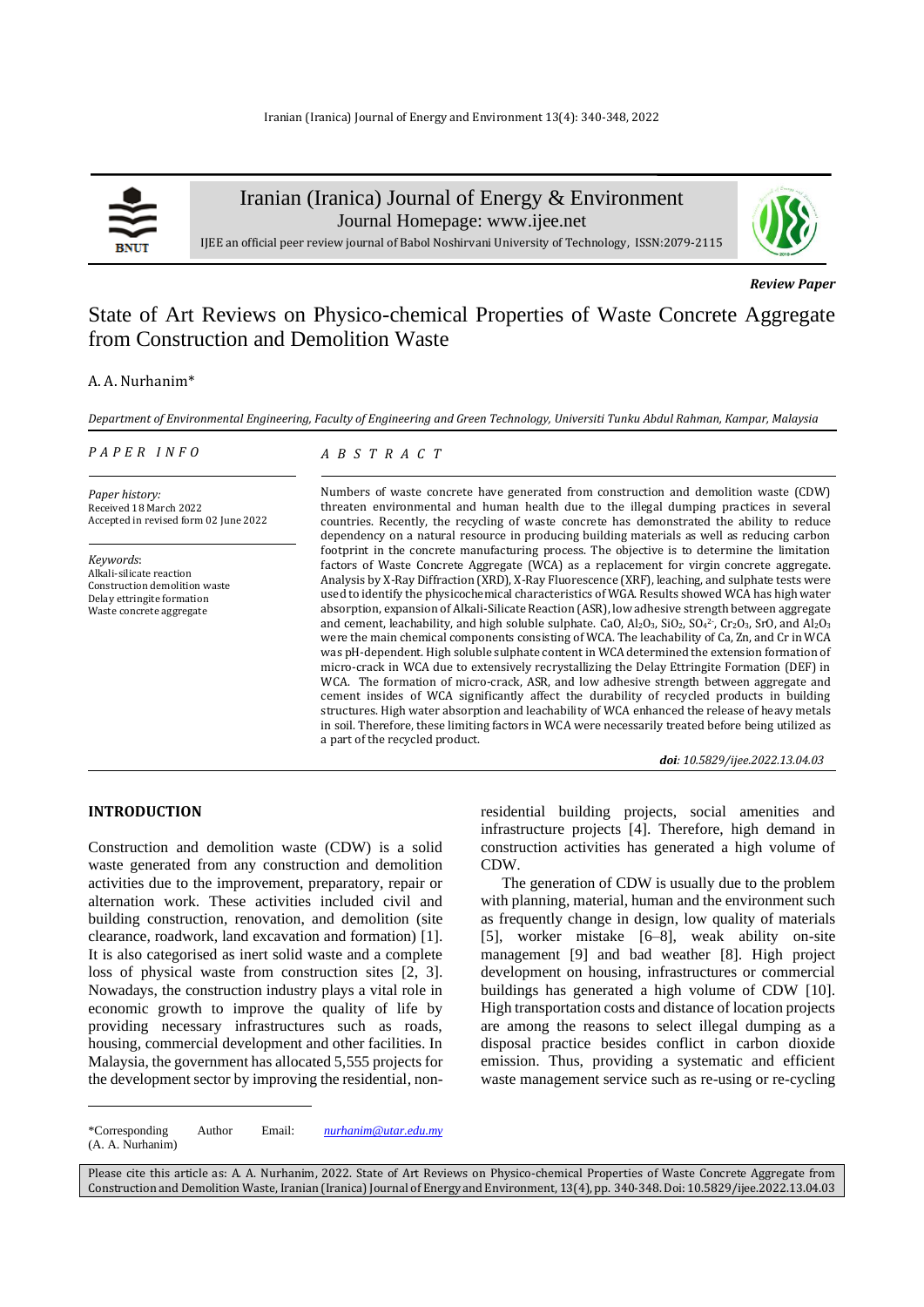construction waste materials is required to minimise the amount of CDW being dumped at illegal sites or landfills and the carbon footprint of construction industry.

To address these challenges, this study purposely determines the limitation factors of Waste Concrete Aggregate (WCA) as a major CDW to replace the usage of virgin concrete aggregate in the concrete manufacturing process.

# **Waste concrete as major CDW**

There are many types of physical waste generated from CDW e.g. concrete, ceramic, metal, plastic, brick, tile, asphalt, gypsum, paper, glass, sand and wood [11–13]. Based on previous findings, it was found that concrete dominated the physical waste generated from CDW [11, 12].

Moreover, Construction Industry Development Board (CIDB) has claimed concrete debris as a major component generated by the construction industry [14] Therefore, the introduction of the Industrial Building System (IBS) by CIDB as an alternative to re-enforce the commitment of the construction industry toward sustainable development, in order to implement zero waste concept in the construction industry.

#### **Characteristics of concrete**

Concrete was generally used as a construction material in structural applications [15]. Concrete is considered the main waste generated among CDW due to the high demand for major infrastructure projects, housing and commercial development [16]. Cement, sand and coarse aggregate are the main materials for the production of concrete. Therefore, crushed waste concrete aggregate potentially has to vary the portion of cement attached with sand and/or coarse aggregate. Hence, the variation amount of the attached cement paste requires to be analysed before conducting a treatment on crushed waste concrete which influence the deterioration degree of concrete [17].

# **RECYCLING CDW OVERCOME CARBON FOOTPRINT IN CONSTRUCTION INDUSTRY**

Many researchers attempted to create various types of CDW as recycled material as it is applicable to numerous functions such as pedestrian blocks [14], unbound structure layer of road [11], mortar [18] and concrete [19]. Besides waste concrete, there are many types of CDW potentially to be recycled, for instance, bricks [20, 21] plastic [22], ceramic [23] and glasses [24–26].

The production of the cement and concrete aggregate faces a few challenges, particularly on  $CO<sub>2</sub>$  emission and somewhat costly in energy supply [27]. The energy supply in construction manufacturing emits lots of  $CO<sub>2</sub>$ from the activities of transportation due to the usage of diesel, use of water and explosive agent, casting and laying process, and electricity [28]. The consequence of  $CO<sub>2</sub>$  emission from this industry influences the carbon footprint resulting from the greenhouse effect in the concrete production industry. Owing to those factors, many studies have been directed to investigate various types of CDW to produce high-performance recycled products that simultaneously reduces the dependency on cement and natural resource as raw material.  $CO<sub>2</sub>$ emissions gradually decrease by increasing the percentage of recycled aggregate in concrete mixtures [28].

Replacement materials such as wood ash, plastic, glass, ceramic and brick have similarities in certain physical and chemical features of cement and concrete aggregate. This replacement material has fine particle size, low water absorption, low unit weight and specific gravity [29]. Besides, rich carbon, silica, alumina, portlandite and lime, are relative to neat cement [30]. However, several factors have limited the capability of these replacement materials to be recycled, although the presence of pozzolana components (Table 1).

These limiting factors have caused high water absorption, crack formation, expansion of alkali silicate reaction (ASR) and low adhesive strength between replacement materials, cement and /or aggregate. These conditions led to air-entraining action and water infiltration in void spaces, which eventually promoted an extensive ASR and micro-crack formation. Furthermore, these replacement materials depend on a super-plasticiser to overcome the drawback properties where it could enhance the adhesive strength at the Interfacial Transition Zone (ITZ), producing high compressive strength of recycled products [23, 28].

# **CHARACTERISTICS AND EFFECTS OF USING WASTE CONCRETE AGGREGATE (WCA) FROM CDW**

Waste concrete aggregate (WCA) is a complete loss of physical solid waste removed from construction sites to disposal sites [3]. Among the generation factors for such solid waste are carelessness, over-ordering and overfilling the container of lifting equipment while concrete casting [13]. This poor management by an unskilled workforce causes lower productivity and workmanship at construction sites [31]. Subsequently, WCA is highly generated compared to other types of CDW [12].

#### **Physical characteristics**

Density is one of the fundamental parameters and determines concrete mixes design which directly controls other concrete properties. It is also the most common method to characterize the aggregates. The low density of WCA is related to a high content of attached cement paste [17]. The reasons are the porosity and less density of attached cement paste adhered onto the surface of WCA which simultaneously leads to the low density of WCA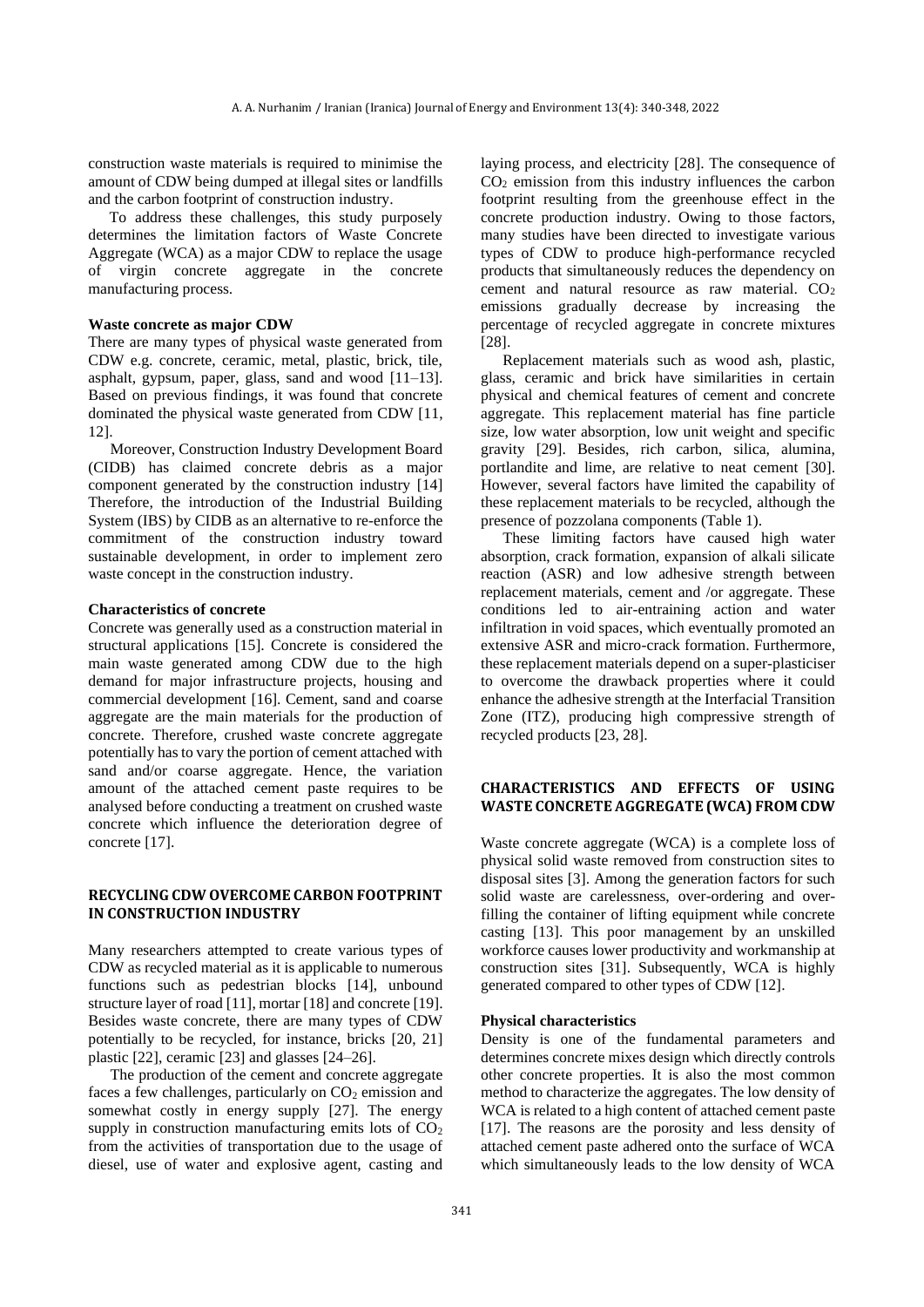[32]. The recycling procedure of WCA had discussed by Silva et al. [33] that may affect the density of WCA. Crushing the concrete rubble into smaller sizes is the first step in the recycling procedure.

The recycling procedure for waste concrete requires a pass-through primary and secondary stage of the crushing process [34–36]. A jaw crusher is typically used in the primary stage, while, a cone crusher and impact crusher are used during the secondary crushing stage to produce rounder and less sharp particles of fine WCA. The number of crushing stages influences the density of WCA, of which more crushing stages will cause a lower density of WCA [28]. This scenario is due to the cumulative breaking up of adhered cement paste on the surface of the WCA. Therefore, Ai et al. [37] has suggested that the crushing stages should not be too few or too many, otherwise, the produced fine WCA has low density due to the high amount of attached cement paste [38]. Thus, the density is expected to be low due to the accumulation of attached cement paste in fine WCA.

Although these materials are potentially useful as replacements for cement or concrete aggregate, these limiting factors have restrained the value-added of these materials in the production of recycled concrete and mortar. Several works have reported the effect of using these materials on long-term durability, compressive strength and toxic chemicals they may possess [24, 39, 40].

IBS system has shown that the major CDW is waste concrete [12]. Therefore, the use of waste concrete as a replacement material for concrete aggregate portions could reduce the amount of waste generation, of which sustainable development in the construction industry could further be achieved. Also, many studies have demonstrated that recycled waste concrete that has been used as a replacement material has no adverse effect on the mechanical strength of the recycled product when approximately 30% of waste concrete was mixed with coarse aggregate [41].

For recycling purposes, a total construction budget has been saved up to 2.5 % when a recycling approach on CDW was introduced [42]. Besides, the dependency on natural resources can be reduced and subsequently, the cost of raw materials also can be reduced. In addition, the production of aggregate and cement at a quarry requires acid washing to remove any unwanted elements and a frequent washing surface run-off of silt, sand or gravel in drainage pipes may lead to the blockage. Thus, the production of aggregate and cement at the quarry does not only cause water wastage but also could harm the biotic life due to the toxic chemical utilisation [43]. Moreover, excessive energy consumption (up to 40% of the total energy needed) for the production and transportation of aggregate and cement is another reason why a recycling approach should be considered [44].

The construction industry has widely utilised the recycling approach. For example, approximately 30 million tonnes of recycled concrete aggregate were utilised in the UK [45] While, In the USA, Federal Highway Administration has utilised CDW as recycled concrete and pavement [46]. Recycled concrete aggregate also can be used for the production of lightweight building materials as well as high-strength concrete [47].

**Table 1.** Limitations of different types of CDW for cement and concrete aggregate replacement

| <b>Replacement</b><br><b>Material</b> | Limitation                                                                                                                    | <b>References</b> |
|---------------------------------------|-------------------------------------------------------------------------------------------------------------------------------|-------------------|
| Marble<br>powder                      | Irregular shape, fineness particle<br>size $(< 7 \mu m)$ resulted in demanded<br>water for cement hydration                   | [23, 28]          |
| Wood ash                              | High combustible organic content<br>caused water demand for cement<br>hydration                                               | $[30]$            |
|                                       | Prolong setting time due to<br>difficulty to dilution for cement<br>hydration                                                 | [48]              |
|                                       | The late pozzolanic reaction<br>caused retardation of cement<br>hydration                                                     | [49]              |
|                                       | Act as a filler, not binder material                                                                                          | $[30]$            |
|                                       | Increased replacement material<br>percent reduces compressive<br>strength                                                     | $[28]$            |
| Plastic                               | Hydrophobic, sharper edge,<br>angular size, slippery surface<br>texture caused difficulty for<br>cement hydration             |                   |
|                                       | High total surface area caused<br>high water absorption                                                                       |                   |
|                                       | Short fibers acted as bridge-action<br>of crack cause post-cracking on<br>the specimen                                        | $[39, 50 - 52]$   |
|                                       | Low adhesive strength                                                                                                         |                   |
|                                       | Increased replacement portion<br>reduced compressive strength Low<br>adhesive strength results in low<br>compressive strength |                   |
| Glass                                 | ASR reaction between high<br>silicate of glass and high alkali of<br>aggregate                                                |                   |
|                                       | Irregularity surface, smooth and<br>sharper edge of particle                                                                  | [24, 25, 39]      |
|                                       | Low adhesive strength                                                                                                         |                   |
|                                       | Micro-crack during crushing<br>process lead ASR expansion                                                                     |                   |
| Ceramic                               | Required huge amount of super-<br>plasticizer                                                                                 | [21]              |
| <b>Brick</b>                          | High water absorption due to high<br>porosity                                                                                 |                   |
|                                       | Angular shape caused difficulty<br>for cement hydration                                                                       | $[22]$            |
|                                       | Compressive strength not affected<br>by percent of replacement ratio                                                          |                   |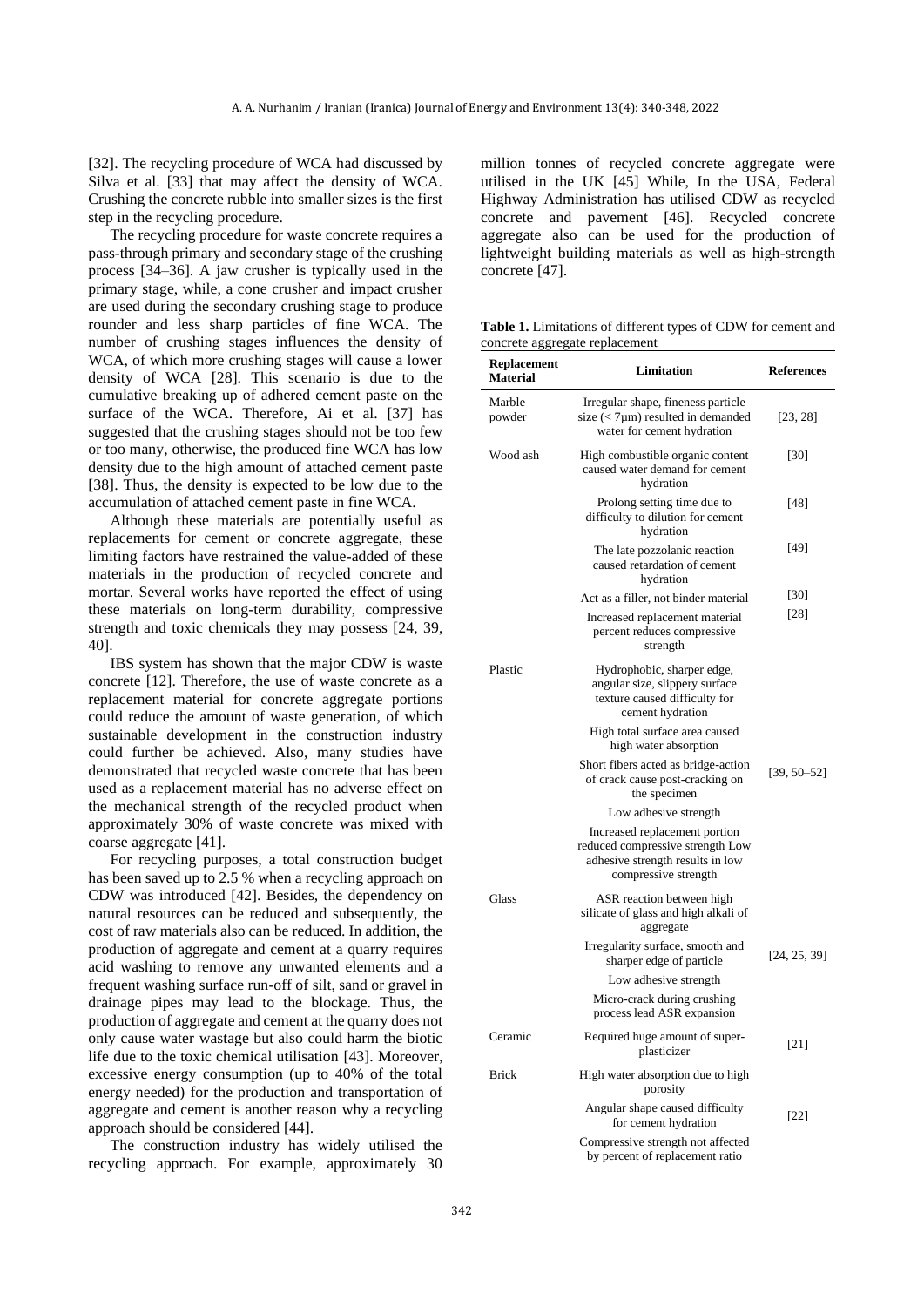Generally, low-density WCA has an impact on mechanical strength [33, 53, 54]. A high amount of cement is required due to the low particles' mass of WCA to occupy the void spaces of recycled product specimens [17]. Previous researchers have demonstrated that the mechanical strength of different concrete mixes decreased when saturated surface dry density decreased [55]. It can be concluded that the mechanical strength is influenced by the density of aggregates. Meanwhile, Elzokra and colleagues [57] highlighted that concrete with a higher amount of attached cement paste (49.4%) tends to have lower mechanical strength i.e. 45 MPa compared to concrete with a lower cement paste (36.3%), of which the strength was 56 MPa. Thus, the amount of attached cement paste onto WCA influences its density which simultaneously affects the mechanical strength of the concrete [58].

Water absorption is another parameter to be considered when using WCA as similar factors as those designated for density [33]. The water absorption of an aggregate is directly related to its porosity which is highly dependent on the total amount of attached cement paste [54, 60]. The above statement is also supported by de-Brito and Saikia who stated that WCA has a higher water absorption value than that of natural aggregate due to the presence of attached cement paste [32]. As mentioned earlier, the more the crushing stages, the higher the amount of attached cement paste. Thus, the presence of attached cement paste with high porosity causes a higher amount of water to be absorbed by WCA.

High water absorption in WCA influences the concrete mixing process. It causes more water to be consumed which affects the water/cement ratio and eventually gives impacts the workability and the hardened process of fresh concrete [25]. Furthermore, excessive water leads to the formation of a thin layer of cement slurry on the surface of WCA which permeates into porous old cement mortar, micro-crack and voids [59]. Although cement slurry develops a strong ITZ between cement paste and WCA, but enhances the deterioration of concrete following the formation of ettringite, portlandite and calcium silicate hydrate (C-S-H).

Attached cement paste onto the WCA surface was technically impossible to be removed from the aggregate due to the cost and technical aspects [32]. Therefore, concrete mixes design requires additive stages which are pre-soaking, to prevent excessive suction of mixing water during the mixing process [61]. Pre-saturated of WCA followed with 30 min air-dried has demonstrated better mechanical performance of recycled concrete as compared to the oven-dry alone [62]. Angulo and colleagues showed that soaking WCA with water has a great effect on water absorption value i.e. 17% reduction from the initial value [63]. Therefore, pre-treatment with soaking and air-dried procedures could improve water absorption of WCA.

#### **Mineralogical and chemical characteristics**

Solid waste of CDW is usually dumped at disposal sites without any segregation process and it is important to determine the mineralogical characteristic of WCA due to the possible hazardous minerals (amianthus) present in asbestos. Moreover, the mineralogical characteristics of WCA influence the procedure of recycled concrete products such as water/cement (w/c) ratio and curing day, to achieve an equal performance as ordinary concrete [45]. In the laboratory, the X-ray diffractometry (XRD) technique is commonly to detect types of minerals constituted in WCA.

Generally, minerals such as calcite, quartz, ettringite and portlandite are commonly detected in WCA [64, 65]. Quartz is present in natural rock, while, calcite is from cement [66]. WCA tends to have low portlandite as compared to natural aggregate due to the light pozzolanic effect [64]. Low portlandite in WCA causes an un-stable of ettringite and subsequently increases the solubility of sulphate ion in pore water occupied in void spaces of concrete. Besides, high calcite content indicated carbonated WCA due to the rich CaO [65].

Although density and water absorption are vital parameters that control the workability of concrete and mortar, inorganic elements within WCA should also need to be concerned. Many researchers have pointed out that the CDW has a feasibility threat to the environment and human health [67]. Nowadays, recycled concrete and mortar are utilised in road construction and building structures. However, during their service life span, environmental impacts from rain, surface water and groundwater are potentially in contact with existing inorganic elements from the WCA. The environmental impact does not rely on the total content of pollutants but depends on the amount of the pollutants able to be dissolved by water and subsequently leaching out from the medium [68, 69]. This phenomenon finally pollutes the surface or groundwater. Thus, potential inorganic elements leaching out from the waste concrete and solubility of each element are among crucial parts to assess environmental impact. Furthermore, the EU commission had claimed that CDW is one of the main waste streams to be dumped in landfills [70].

Inorganic elements in WCA are examined by X-ray fluorescence (XRF) spectrometry. Since the environmental impact is correlated with ions that leached out from WCA, therefore, leachability of ions is related to the chemical element of WCA [71]. Previous research on pH-dependent batch leaching tests to determine the leaching behaviour of chemical elements from WCA. This method used  $10 \pm 0.3$  ml/mg as liquid to solid ratio for 48 hours agitation period with deionized water as the extraction medium [72].

XRF analysis and leaching tests from previous studies have shown that calcium oxide (CaO), aluminium oxide  $(A<sub>2</sub>O<sub>3</sub>)$  and silicon dioxide  $(SiO<sub>2</sub>)$  are the main chemical elements leached out from concrete aggregate [64]. Few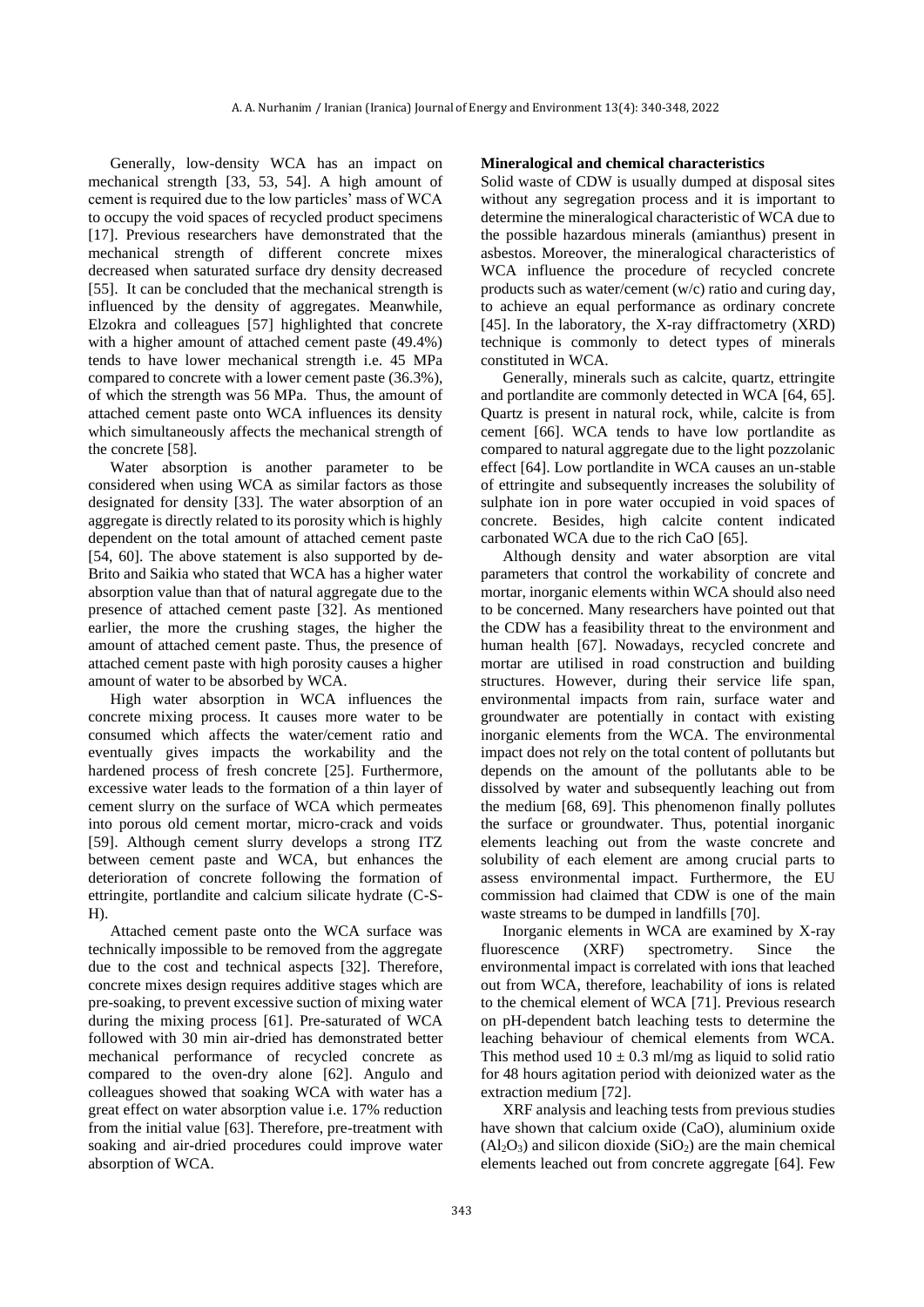elements such as  $SO_4^2$ ,  $Cr_2O_3$  and SrO are only detected as trace elements. While, abundant with the element of  $Al_2O_3$  in waste concrete due to the clay-based minerals, which are the main element of attached cement [18].

#### **Leachability**

A serious matter that needs to be considered concerning the use of WCA in the construction industry is it may contain leachable pollutants (trace inorganic elements) to human health and the environment [73, 74]. Leached trace elements such as lead, copper, cadmium and zinc in urban runoff caused accumulation in buildings, particulates in vehicle brakes and air pollution [75]. The presence of sulphate element in quartz has a cathartic effect on human health when its presence is in an excessive amount [76]. Leaching behaviour by testing the materials under pH-controlled conditions has considerably increased following the fact that pH is one of the major parameters regulating the release of elements from the solid phase into the solution. The test can be used to identify any changes in leaching behaviour. The longterm potential risks are generally to the elements of Mo, V, As, Cr, B and Sb, in which, the leachability of these elements is high at mild alkaline to neutral pH. Furthermore, these elements are the most frequently found in cement-based products after long term exposure under environmental condition.

Most inorganic elements in WCA such as Ca, Zn and Cr are pH-dependent with only Se showing no pHdependency behaviour for it could be leached out from WCA [72]. Leaching trends for each element are different and depend on the solubility of minerals or the solubility of metal hydroxide [71]. For example, low pH of the solution would lead to an unstable stage of calcite and simultaneously causes a high concentration of Ca in leachate [72]. While higher pH of the solution (more than 11) would cause dissolution of Fe-monosulphate (FeS) and amorphous iron(III) hydroxide  $(Fe(OH)<sub>3</sub>)$  which further causes the concentration of Fe to incline [72].

#### **Soluble sulphate content**

In soil, sulphates are present in the form of calcium, magnesium, sodium and potassium [77]. Ammonium sulphate, for example, is frequently found in agricultural soil and water. In WCA, sulphate is commonly present in attached cement paste and concrete aggregate clinker [78]. However, Scanning Electron Microscope (SEM) analysis has proved that sulphate was found in ettringite minerals as a part of attached cement paste components [79]. Sulphate from aggregate clinker reacted spontaneously with anhydrous calcium aluminate from cement particularly for cement hydration [80]. However, enhancement of sulphate content in concrete has caused micro-crack formation at ITZ that slowly increases the crack length by moving outward the concrete surface (Figure 1) [80]. This micro-crack causes the loss of mass



**Figure 1.** Micro-crack [80]

from aggregate and/or cement, which subsequently reduces the mechanical strength performance of concrete.

# **ETTRINGITE AS A SOURCE OF MICRO-CRACK IN CONCRETE AND MORTAR**

Ettringite or calcium sulfoaluminate  $(3CaO<sup>•</sup>A<sub>12</sub>O<sub>3</sub><sup>•</sup>3CaSO<sub>4</sub><sup>•</sup>32H<sub>2</sub>O)$  is a needle-like crystal which normally found in Portland cement concretes (Figure 2) [81]. This mineral is at first, a necessary and beneficial component that controls the hardening process. Gypsum, as a source of calcium sulphate is purposely added to Portland cement to regulate early hydration reactions to avoid flash setting and reduce drying shrinkage. It also improves strength development. Gypsum and other sulphate compounds react with calcium aluminate in the cement, forming ettringite within the first few hours following the water addition (Equation (1)). At this stage, ettringite is uniformly and discretely dispersed throughout the cement paste at a very low level. Uniform distribution of ettringite does not affect any expansion on concrete or cement mortar [82]. Ettringite formed at early ages is often referred to as "primary ettringite" or early ettringite formation (EEF).

3 CaO·Al<sub>2</sub>O<sub>3</sub> + 3 (CaSO<sub>4</sub>·2H<sub>2</sub>O) + 26 H<sub>2</sub>O  $\rightarrow$ 3CaO•Al2O3•3CaSO4•32H2O (1)



**Figure 2.** The shape of ettringite and monosulphate as observed by [83]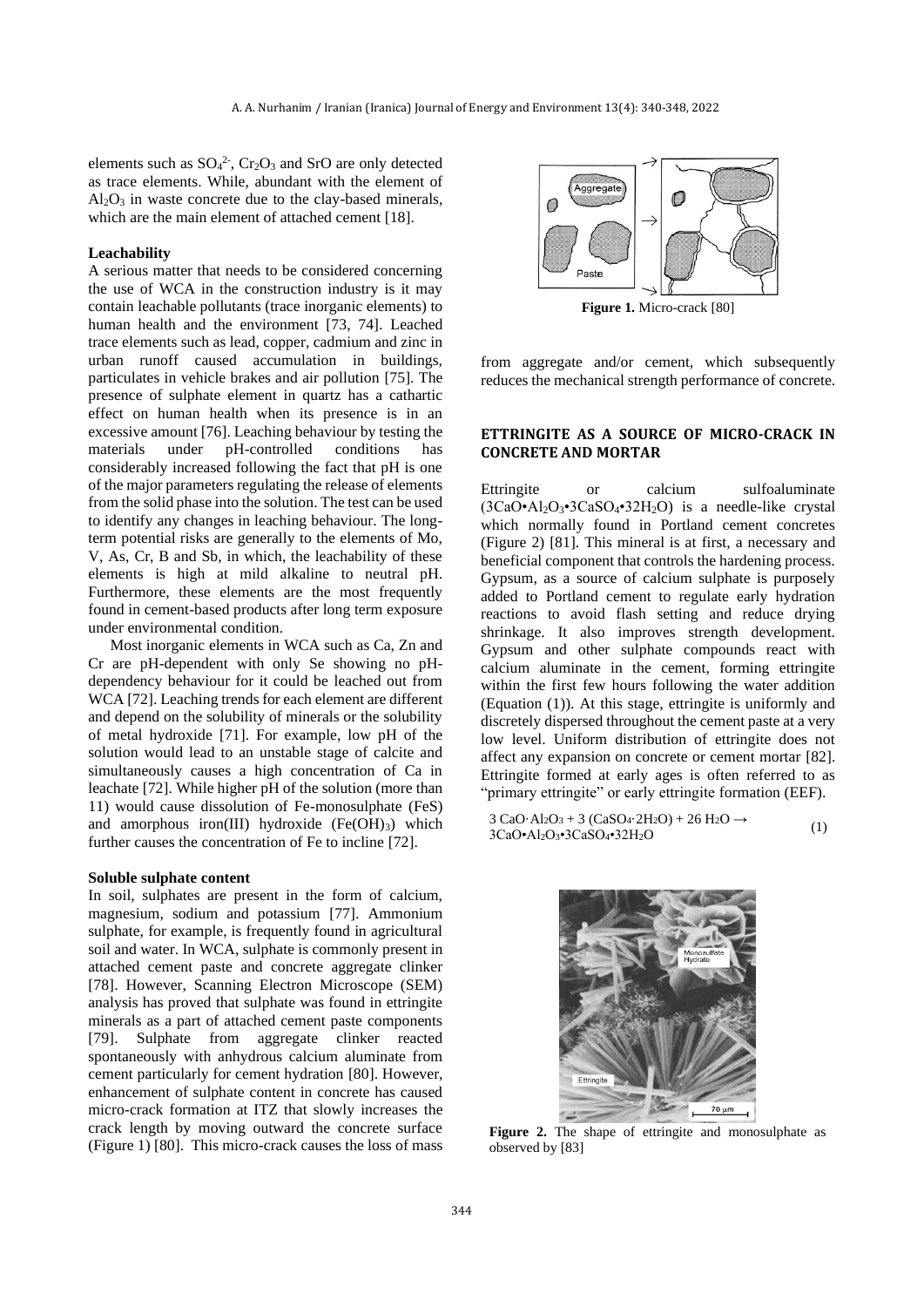#### **Delayed ettringite formation (DEF) in WCA**

Delayed ettringite formation (DEF) is a concrete expansion and cracking associated with the reformation of the mineral ettringite, a normal product of early cement hydration (EEF). For so many years, it has been widely known that concrete with long exposure to water will cause EEF to slowly dissolve and reform in any available voids or microcracks [82]. This newly reformation of ettringite is called DEF. DEF takes months or years to fully grow in rigid hardened WCA. Compared to EEF, the expansion of DEF is heterogeneous, massive and nonuniform [82]. DEF forms in void spaces from the surface and it slowly expands into the concrete or mortar. Recrystallization of DEF increases the crystal volume in void spaces, which finally triggers the swell pressure and causes limited void spaces [80]. Furthermore, recrystallization of DEF often elongated along crystallographic axis and creates a new phase in the void space. This process causes the pore solution to be supersaturated with sulphate ions [84].

The expansion of DEF, on the other hand, has a detrimental effect on the compressive strength of concrete and mortar due to the reduction of their elasticity and strength [85]. The formation of ettringite and the expansion of DEF are poorly documented but contributing factors such as humid environment (continuously expose to rain and sun), the temperature in the range of 25℃ to 40℃, carbonation process, the presence of mineral calcite and portlandite, oxyanions (Cr, As, Se and Sr) in pore solution and weak bond between aggregate and cement led to the formation of recrystallization DEF in WCA structure have been reported [82].

### **Roles of sulphate in DEF**

The presence of sulphate in concrete is for concrete resistance towards corrosion and fast setting purpose during the production of cement. However, sulphate becomes problematic for its presence could lead to the formation of DEF, which subsequently reduces the concrete strength. The formation of DEF by sulphate in void space gives an impact on the durability of concrete and cement mortar, which is referred to as compressive strength [79, 86]. Low compressive strength demonstrates a high volume of void spaces due to the wider ITZ with micro-crack [87]. Thus, concrete with decreased compressive strength demonstrates the high expansion of DEF with high sulphate content in WCA.

Reduction of sulphate ions from DEF is the most suitable method to reuse WCA since many studies have reported that sulphate ion is able to be reduced by controlling a chemical composition in WCA [88]. Yet, none of the research emphasises sulphate reduction in WCA as a remediation treatment before being utilised as a part of the recycled product.

### **CONCLUSION**

Recycling WCA from CDW enables overcoming issues of illegal dumping and reduces carbon footprint in the concrete manufacturing process. Therefore, important to examine the physico-chemical characteristics of WCA due to the capability of replacement from natural resource concrete aggregate, the durability of a recycled concrete aggregate and potential threat to the environment as well as human health. CaO,  $Al_2O_3$ ,  $SiO_2$ ,  $SO_4^2$ <sup>-</sup>,  $Cr_2O_3$ ,  $SrO$  and  $Al<sub>2</sub>O<sub>3</sub>$  were the main components consisting of WCA. Leachability of Ca, Zn and Cr in WCA were pHdependent. Soluble sulphate content was the main parameter determination of the formation of micro-crack in WCA. The presence of soluble sulphate content extensively recrystallized the Delay Ettringite Formation (DEF) of WCA. Therefore, necessarily remediate the limiting factors of physicochemical properties WCA before recycling process.

#### **REFERENCES**

- 1. Tam, V.W.Y., Le, K.N., and Wang, J., 2017. Examining the existing waste management practices in construction. *International Journal of Construction Project Management*, 9(2), pp.99–109.
- 2. Katz, A., and Baum, H., 2011. A novel methodology to estimate the evolution of construction waste in construction sites. *Waste Management*, 31(2), pp.353-358. 10.1016/j.wasman.2010.01.008
- 3. Nagapan, S., Rahman, I.A., and Asmi, A., 2012. Factors contributing to physical and non-physical waste generation in construction industry. *International Journal of Advances in Applied Sciences*, 1(1), pp.1–10. Doi: 0.11591/ijaas.v1i1.476
- 4. CIDB. 2012. Construction industry master plan CIMP Malaysia [Online] [Accessed 6 March 2012]. Available from World Wide Web: http://www.cidb.gov.my/v6/?q=en/content/ibscentre/construction-industry-master-plancimp-malaysia
- 5. Yunpeng, H., 2011. Minimization management of construction waste. In: 2011 International Symposium on Water Resource and Environmental Protection. IEEE, pp 2769–2772
- 6. Jameel, A.T., Muyibi, S.A., and Olanrewaju, A.A., 2011. Comparative study of bioreactors used for palm oil mill effluent treatment based on chemical oxygen removal efficiencies. Current research and development in biotechnology engineering at International Islamic University Malaysia (IIUM), 3rd edn IIUM Press, Kuala Lumpur, pp.277–284.
- 7. Llatas, C., 2011. A model for quantifying construction waste in projects according to the European waste list. *Waste Management*, 31(6), pp.1261–1276. Doi: 10.1016/J.WASMAN.2011.01.023
- 8. Wahab, A.B., and Lawal, A.F., 2011. An evaluation of waste control measures in construction industry in Nigeria. *African Journal of Environmental Science and Technology*, 5(3), pp.246– 254. Doi: 10.4314/ajest.v5i3.71933
- 9. Lu, W., Yuan, H., Li, J., Hao, J.J.L., Mi, X., and Ding, Z., 2011. An empirical investigation of construction and demolition waste generation rates in Shenzhen city, South China. *Waste Management*, 31(4), pp.680–687. Doi: 10.1016/J.WASMAN.2010.12.004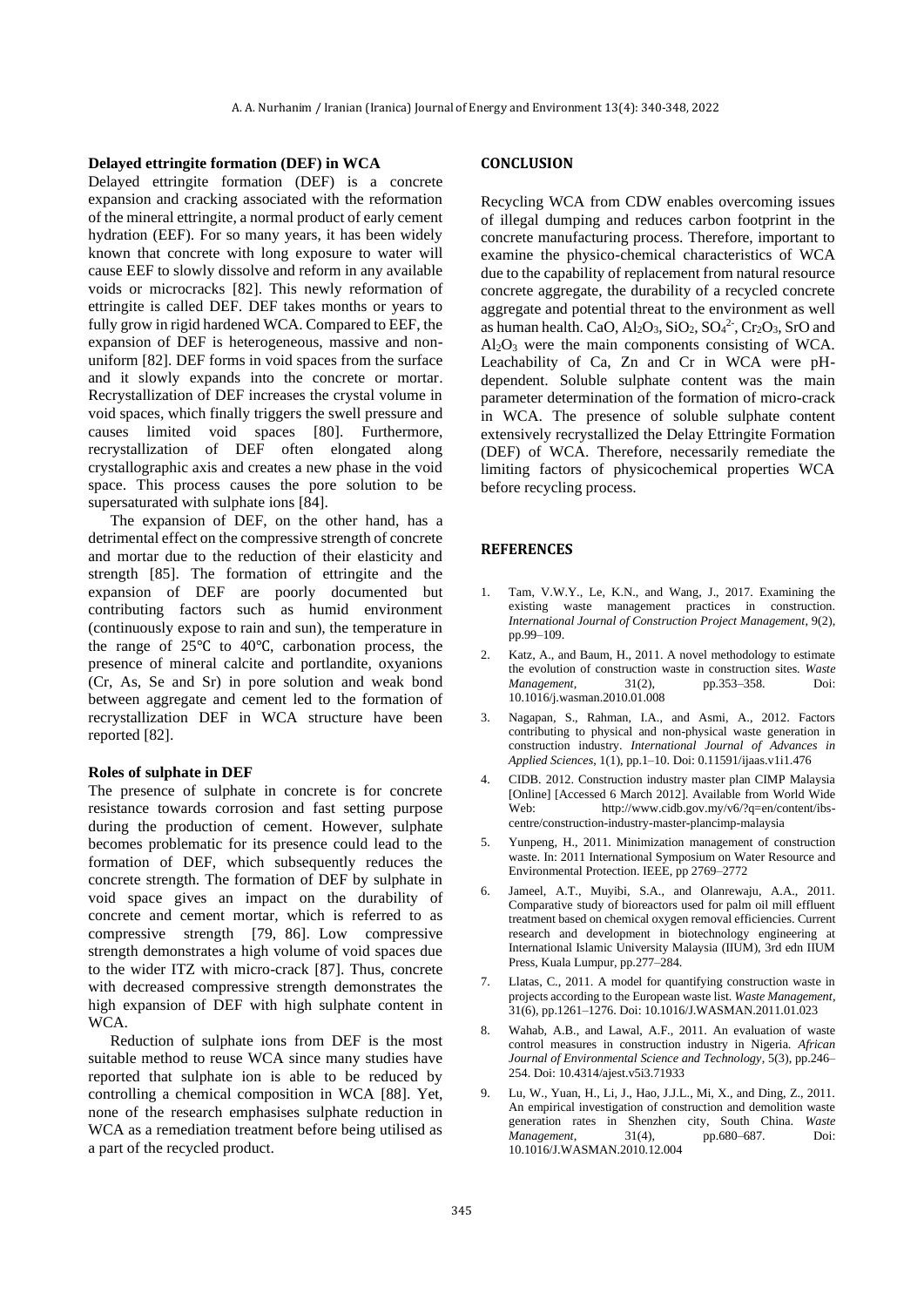- 10. Zhao, W., Leeftink, R.B., and Rotter, V.S., 2010. Evaluation of the economic feasibility for the recycling of construction and demolition waste in China—The case of Chongqing. *Resources, Conservation and Recycling*, 54(6), pp.377–389. Doi: 10.1016/J.RESCONREC.2009.09.003
- 11. Vegas, I., Ibañez, J.A., Lisbona, A., Sáez De Cortazar, A., and Frías, M., 2011. Pre-normative research on the use of mixed recycled aggregates in unbound road sections. *Construction and Building Materials*, 25(5), pp.2674–2682. Doi: 10.1016/J.CONBUILDMAT.2010.12.018
- 12. Lachimpadi, S.K., Pereira, J.J., Taha, M.R., and Mokhtar, M., 2012. Construction waste minimisation comparing conventional and precast construction (Mixed System and IBS) methods in high-rise buildings: A Malaysia case study. *Resources, Conservation and Recycling*, 68, pp.96–103. Doi: 10.1016/J.RESCONREC.2012.08.011
- 13. Chin Foo, L., Abdul Rahman, I., Asmi, A., Nagapan, S., and Irwan Khalid, K., 2013. Classification and quantification of construction waste at housing project site. *International Journal of Zero Waste Generation*, 1(1), pp.1–4.
- 14. Oleiwi, M.Q., Mohamed, M.F., Che-Ani, A.I., and Raman, S.N., 2018. Sustainability of industrialised building system for housing in Malaysia. *Proceedings of the Institution of Civil Engineers - Engineering Sustainability*, 171(6), pp.304–313. Doi: 10.1680/JENSU.16.00061
- 15. Silva, R. V., De Brito, J., and Dhir, R.K., 2014. Properties and composition of recycled aggregates from construction and demolition waste suitable for concrete production. *Construction and Building Materials*, 65, pp.201–217. Doi: 10.1016/J.CONBUILDMAT.2014.04.117
- 16. Begum, R.A., Satari, S.K., and Pereira, J.J., 2010. Waste generation and recycling: Comparison of conventional and industrialized building systems. *American Journal of Environmental Sciences*, 6(4), pp.383–388.
- 17. Martín-Morales, M., Zamorano, M., Ruiz-Moyano, A., and Valverde-Espinosa, I., 2011. Characterization of recycled aggregates construction and demolition waste for concrete production following the Spanish Structural Concrete Code EHE-08. *Construction and Building Materials*, 25(2), pp.742–748. Doi: 10.1016/J.CONBUILDMAT.2010.07.012
- 18. Rodrigues, F., Carvalho, M.T., Evangelista, L., and De Brito, J., 2013. Physical–chemical and mineralogical characterization of fine aggregates from construction and demolition waste recycling plants. *Journal of Cleaner Production*, 52, pp.438–445. Doi: 10.1016/J.JCLEPRO.2013.02.023
- 19. Chakradhara Rao, M., Bhattacharyya, S.K., and Barai, S. V., 2010. Influence of field recycled coarse aggregate on properties of concrete. *Materials and Structures 2010 44:1*, 44(1), pp.205–220. Doi: 10.1617/S11527-010-9620-X
- 20. Kambalimath, N.C., and Ali, M., 2018. An Experimental Study on Strength of Concrete with Partial Replacement of Fine Aggregate with Recycled Crushed Brick Aggregate and Quarry Dust. *IOSR Journal of Mechanical and Civil Engineering (IOSR-JMCE) e-ISSN*, 15(3), pp.52–60. Doi: 10.9790/1684-1503025260
- 21. Sadek, D.M., 2012. Physico-mechanical properties of solid cement bricks containing recycled aggregates. *Journal of Advanced Research*, 3(3), pp.253–260. Doi: 10.1016/j.jare.2011.08.001
- 22. Senthamarai, R., Manoharan, P.D., and Gobinath, D., 2011. Concrete made from ceramic industry waste: Durability properties. *Construction and Building Materials*, 25(5), pp.2413– 2419. Doi: 10.1016/j.conbuildmat.2010.11.049
- 23. Corinaldesi, V., Moriconi, G., and Naik, T.R., 2010. Characterization of marble powder for its use in mortar and concrete. *Construction and Building Materials*, 24(1), pp.113– 117. Doi: 10.1016/j.conbuildmat.2009.08.013
- 24. Tan, K.H., and Du, H., 2013. Use of waste glass as sand in mortar: Part I – Fresh, mechanical and durability properties. *Cement and Concrete Composites*, 35(1), pp.109–117. Doi: 10.1016/j.cemconcomp.2012.08.028
- 25. Hui, Z., and Sun, W., 2011. Study of properties of mortar containing cathode ray tubes (CRT) glass as replacement for river sand fine aggregate. *Construction and Building Materials*, 25(10), pp.4059–4064. Doi: 10.1016/j.conbuildmat.2011.04.043
- 26. Matos, A.M., and Sousa-Coutinho, J., 2012. Durability of mortar using waste glass powder as cement replacement. *Construction and Building Materials*, 36, pp.205–215. Doi: 10.1016/j.conbuildmat.2012.04.027
- 27. Schneider, M., Romer, M., Tschudin, M., and Bolio, H., 2011. Sustainable cement production—present and future. *Cement and Concrete Research*, 41(7), pp.642–650. Doi: 10.1016/j.cemconres.2011.03.019
- 28. Jiménez, L.F., Domínguez, J.A., and Vega-Azamar, R.E., 2018. Carbon Footprint of Recycled Aggregate Concrete. *Advances in Civil Engineering*, 2018, pp.1–6. Doi: 10.1155/2018/7949741
- 29. Cheah, C.B., and Ramli, M., 2011. The implementation of wood waste ash as a partial cement replacement material in the production of structural grade concrete and mortar: An overview. *Resources, Conservation and Recycling*, 55(7), pp.669–685. Doi: 10.1016/j.resconrec.2011.02.002
- 30. Cheah, C.B., and Ramli, M., 2012. Mechanical strength, durability and drying shrinkage of structural mortar containing HCWA as partial replacement of cement. *Construction and Building Materials*, 30, pp.320–329. Doi: 10.1016/j.conbuildmat.2011.12.009
- 31. Doloi, H., Sawhney, A., Iyer, K.C., and Rentala, S., 2012. Analysing factors affecting delays in Indian construction projects. *International Journal of Project Management*, 30(4), pp.479–489. Doi: 10.1016/J.IJPROMAN.2011.10.004
- 32. De Brito, J., and Saikia, N., 2012. Recycled aggregate in concrete: use of industrial, construction and demolition waste. Springer Science & Business Media
- 33. Silva, R.V., de Brito, J., and Dhir, R.K., 2014. Properties and composition of recycled aggregates from construction and demolition waste suitable for concrete production. *Construction and Building Materials*, 65, pp.201–217. Doi: 10.1016/j.conbuildmat.2014.04.117
- 34. Ferreira, L., de Brito, J., and Barra, M., 2011. Influence of the presaturation of recycled coarse concrete aggregates on concrete properties. *Magazine of Concrete Research*, 63(8), pp.617–627. Doi: 10.1680/macr.2011.63.8.617
- 35. Fonseca, N., de Brito, J., and Evangelista, L., 2011. The influence of curing conditions on the mechanical performance of concrete made with recycled concrete waste. *Cement and Concrete Composites*, 33(6), pp.637–643. Doi: 10.1016/j.cemconcomp.2011.04.002
- 36. Gokce, A., Nagataki, S., Saeki, T., and Hisada, M., 2011. Identification of frost-susceptible recycled concrete aggregates for durability of concrete. *Construction and Building Materials*, 25(5), pp.2426–2431. Doi: 10.1016/j.conbuildmat.2010.11.054
- 37. Ai, H.M., Wei, J., Bai, J. ying, and Lu, P.G., 2011. Properties of Recycled-Cement Produced from Waste Concrete. *Advanced Materials Research*, 194–196, pp.1170–1175. Doi: 10.4028/www.scientific.net/AMR.194-196.1170
- 38. Frigione, M., 2010. Recycling of PET bottles as fine aggregate in concrete. *Waste Management*, 30(6), pp.1101–1106. Doi: 10.1016/j.wasman.2010.01.030
- 39. Saikia, N., and de Brito, J., 2012. Use of plastic waste as aggregate in cement mortar and concrete preparation: A review. *Construction and Building Materials*, 34, pp.385–401. Doi: 10.1016/j.conbuildmat.2012.02.066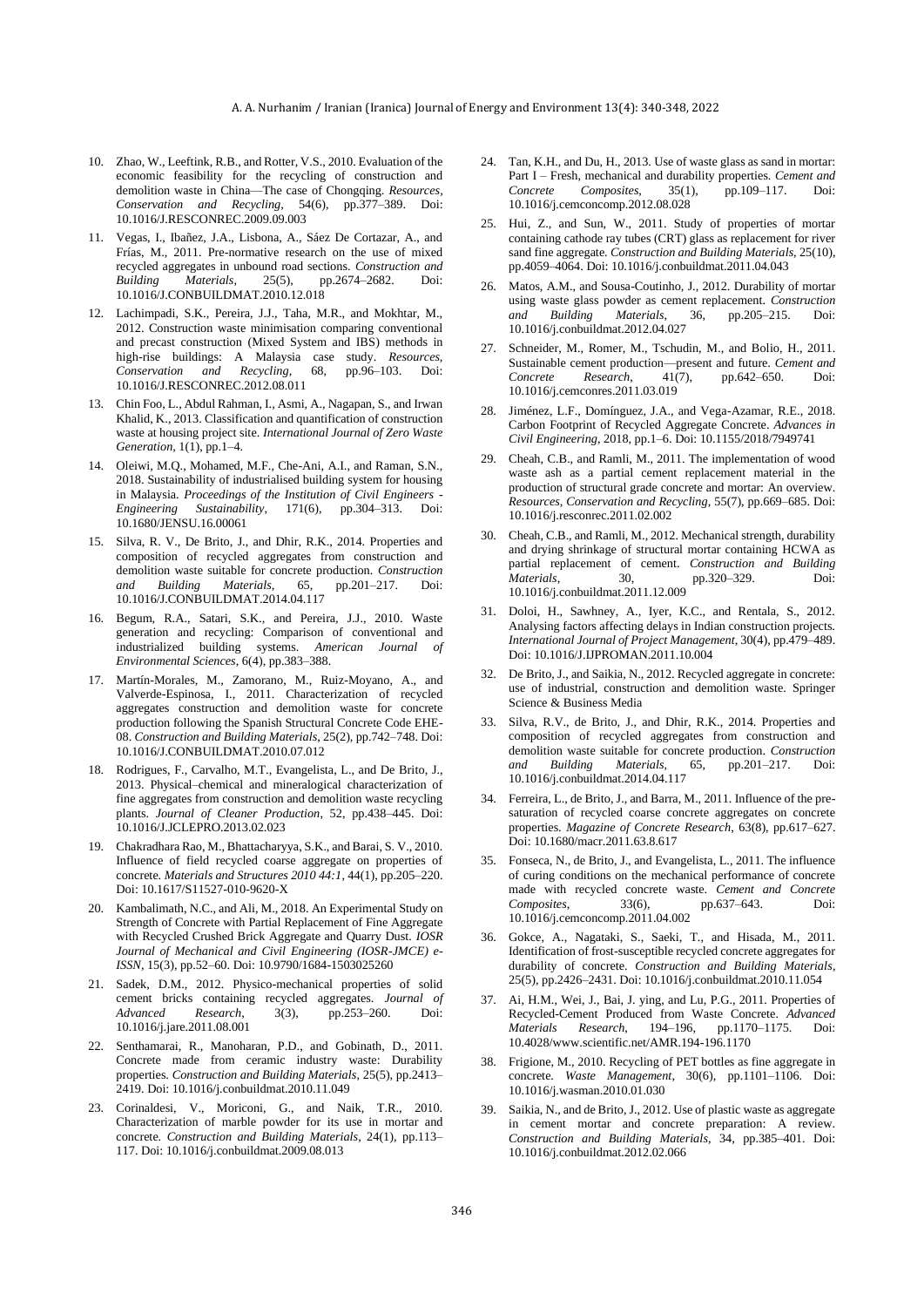- 40. Wang, R., and Meyer, C., 2012. Performance of cement mortar made with recycled high impact polystyrene. *Cement and Concrete Composites*, 34(9), pp.975–981. Doi: 10.1016/j.cemconcomp.2012.06.014
- 41. Pereira, P., Evangelista, L., and de Brito, J., 2012. The effect of superplasticisers on the workability and compressive strength of concrete made with fine recycled concrete aggregates. *Construction and Building Materials*, 28(1), pp.722–729. Doi: 10.1016/j.conbuildmat.2011.10.050
- 42. Hassan, S.H., Ahzahar, N., Fauzi, M.A., and Eman, J., 2012. Waste Management Issues in the Northern Region of Malaysia. *Procedia - Social and Behavioral Sciences*, 42, pp.175–181. Doi: 10.1016/j.sbspro.2012.04.179
- 43. Ismail, Z., Idris, N.H., and Nasir, N.M., 2012. Comparative analysis on the policies in promoting sustainable construction in developed Asian countries. In: 2012 IEEE Symposium on Business, Engineering and Industrial Applications. IEEE, pp 647– 652.
- 44. Santero, N.J., Masanet, E., and Horvath, A., 2011. Life-cycle assessment of pavements. Part I: Critical review. *Resources, Conservation and Recycling*, 55(9–10), pp.801–809. Doi: 10.1016/j.resconrec.2011.03.010
- 45. Wang, J., Zhang, J., Cao, D., Dang, H., and Ding, B., 2020. Comparison of recycled aggregate treatment methods on the performance for recycled concrete. *Construction and Building Materials*, 234, pp.117366. Doi: 10.1016/j.conbuildmat.2019.117366
- 46. Schimmoller, V.E., 2000. Recycled materials in European highway environments uses, technologies, and policies. DIANE Publishing.
- 47. Kou, S.C., and Poon, C.S., 2012. Enhancing the durability properties of concrete prepared with coarse recycled aggregate. *Construction and Building Materials*, 35, pp.69–76. Doi: 10.1016/J.CONBUILDMAT.2012.02.032
- 48. Chowdhury, S., Mishra, M., and Suganya, O., 2015. The incorporation of wood waste ash as a partial cement replacement material for making structural grade concrete: An overview. *Ain Shams Engineering Journal*, 6(2), pp.429–437. Doi: 10.1016/j.asej.2014.11.005
- 49. Martins de Paula, H., Ferreira Gonçalves, C., and Freitas Soares, A., 2021. Caracterização e viabilidade de utilização de cinzas de biomassa vegetal em argamassa. *Revista ALCONPAT*, 11(2), pp.1–16. Doi: 10.21041/ra.v11i2.484
- 50. Sambhaji, P.P., 2016. Use of Waste Plastic in Concrete Mixture as Aggregate Replacement. *International Journal of Advanced Engineering Research and Science*, 3(12), pp.115–118. Doi: 10.22161/ijaers/3.12.23
- 51. Gu, L., and Ozbakkaloglu, T., 2016. Use of recycled plastics in concrete: A critical review. *Waste Management*, 51, pp.19–42. Doi: 10.1016/j.wasman.2016.03.005
- 52. Iucolano, F., Liguori, B., Caputo, D., Colangelo, F., and Cioffi, R., 2013. Recycled plastic aggregate in mortars composition: Effect on physical and mechanical properties. *Materials & Design (1980- 2015)*, 52, pp.916–922. Doi: 10.1016/j.matdes.2013.06.025
- 53. Ismail, S., and Ramli, M., 2013. Engineering properties of treated recycled concrete aggregate (RCA) for structural applications. *Construction and Building Materials*, 44, pp.464–476. Doi: 10.1016/j.conbuildmat.2013.03.014
- 54. Kwan, W.H., Ramli, M., Kam, K.J., and Sulieman, M.Z., 2011. Influence of the amount of recycled coarse aggregate in concrete design and durability properties. Constr Build Mater. doi: 10.1016/j.conbuildmat.2011.06.059
- 55. Andreu, G., and Miren, E., 2014. Experimental analysis of properties of high performance recycled aggregate concrete. *Construction and Building Materials*, 52, pp.227–235. Doi: 10.1016/j.conbuildmat.2013.11.054
- 56. Santos, J., Branco, F.A., and De-Brito, J., 2002. Compressive strength, modulus of elasticity and drying shrinkage of concrete with coarse recycled concrete. In: XXXiAHS World Congress on Housing,Coimbra, Protugal. pp 1685–1691.
- 57. Elzokra, A., Al Houri, A., Habib, A., Habib, M., and Malkawi, A.B., 2020. Shrinkage Behavior of Conventional and Nonconventional Concrete: A Review. *Civil Engineering Journal*, 6(9), pp.1839–1851. Doi: 10.28991/cej-2020-03091586
- 58. Isgor, O.B., and AG, R., 2005. Green concrete as a structural material: detailed experimental plan and preliminary results of material characterization testing. Rep Submitt to Public Work Gov Serv Canada, Gatineau, Quebec, Canada.
- 59. Tam, V.W.Y., Tam, C.M., and Wang, Y., 2007. Optimization on proportion for recycled aggregate in concrete using two-stage mixing approach. *Construction and Building Materials*, 21(10), pp.1928–1939. Doi: 10.1016/j.conbuildmat.2006.05.040
- 60. Kapoor, K., and Bohroo, A.U.R., 2019. Study on the Influence of Attached Mortar Content on the Properties of Recycled Concrete Aggregate. pp 337–347.
- 61. Thomas, C., Setién, J., Polanco, J.A., Alaejos, P., and Sánchez de Juan, M., 2013. Durability of recycled aggregate concrete. *Construction and Building Materials*, 40, pp.1054–1065. Doi: 10.1016/j.conbuildmat.2012.11.106
- 62. Mefteh, H., Kebaïli, O., Oucief, H., Berredjem, L., and Arabi, N., 2013. Influence of moisture conditioning of recycled aggregates on the properties of fresh and hardened concrete. *Journal of Cleaner Production*, 54, pp.282–288. Doi: 10.1016/j.jclepro.2013.05.009
- 63. Angulo, S.C., Carrijo, P.M., Figueiredo, A.D., Chaves, A.P., and John, V.M., 2010. On the classification of mixed construction and demolition waste aggregate by porosity and its impact on the mechanical performance of concrete. *Materials and Structures*, 43(4), pp.519–528. Doi: 10.1617/s11527-009-9508-9
- 64. Galvín, A.P., Ayuso, J., Jiménez, J.R., and Agrela, F., 2012. Comparison of batch leaching tests and influence of pH on the release of metals from construction and demolition wastes. *Waste Management*, 32(1), pp.88–95. Doi: 10.1016/j.wasman.2011.09.010
- 65. Vegas, I., Ibañez, J.A., Lisbona, A., Sáez de Cortazar, A., and Frías, M., 2011. Pre-normative research on the use of mixed recycled aggregates in unbound road sections. *Construction and Building Materials*, 25(5), pp.2674–2682. Doi: 10.1016/j.conbuildmat.2010.12.018
- 66. Angulo, S.C., Ulsen, C., John, V.M., Kahn, H., and Cincotto, M.A., 2009. Chemical–mineralogical characterization of C&D waste recycled aggregates from São Paulo, Brazil.<br> *Waste Management*, 29(2), pp.721-730. Doi: *Waste Management*, 29(2), pp.721–730. Doi: 10.1016/j.wasman.2008.07.009
- 67. De Michelis, I., Ferella, F., Beolchini, F., Olivieri, A., and Vegliò, F., 2009. Characterisation and classification of solid wastes coming from reductive acid leaching of low-grade manganiferous ore. *Journal of Hazardous Materials*, 162(2–3), pp.1285–1291. Doi: 10.1016/j.jhazmat.2008.06.024
- 68. Jiménez, J.R., Ayuso, J., Galvín, A.P., López, M., and Agrela, F., 2012. Use of mixed recycled aggregates with a low embodied energy from non-selected CDW in unpaved rural roads. *Construction and Building Materials*, 34, pp.34–43. Doi: 10.1016/j.conbuildmat.2012.02.042
- 69. Polo, M.J., Domínguez, D., and Giráldez, J. V, 2005. Leaching of metals from residual contamination points in the basin of Guadiamar. VII Jornadas Investig en la Zo no Saturada del Suelo La Coruña.
- 70. European Commision Report. 2002. Project ENV.E.3/ETU/2000/0058: Heavy Metals in Waste. Final Report. Denmark, 45-69.
- 71. Engelsen, C.J., van der Sloot, H.A., Wibetoe, G., Petkovic, G.,